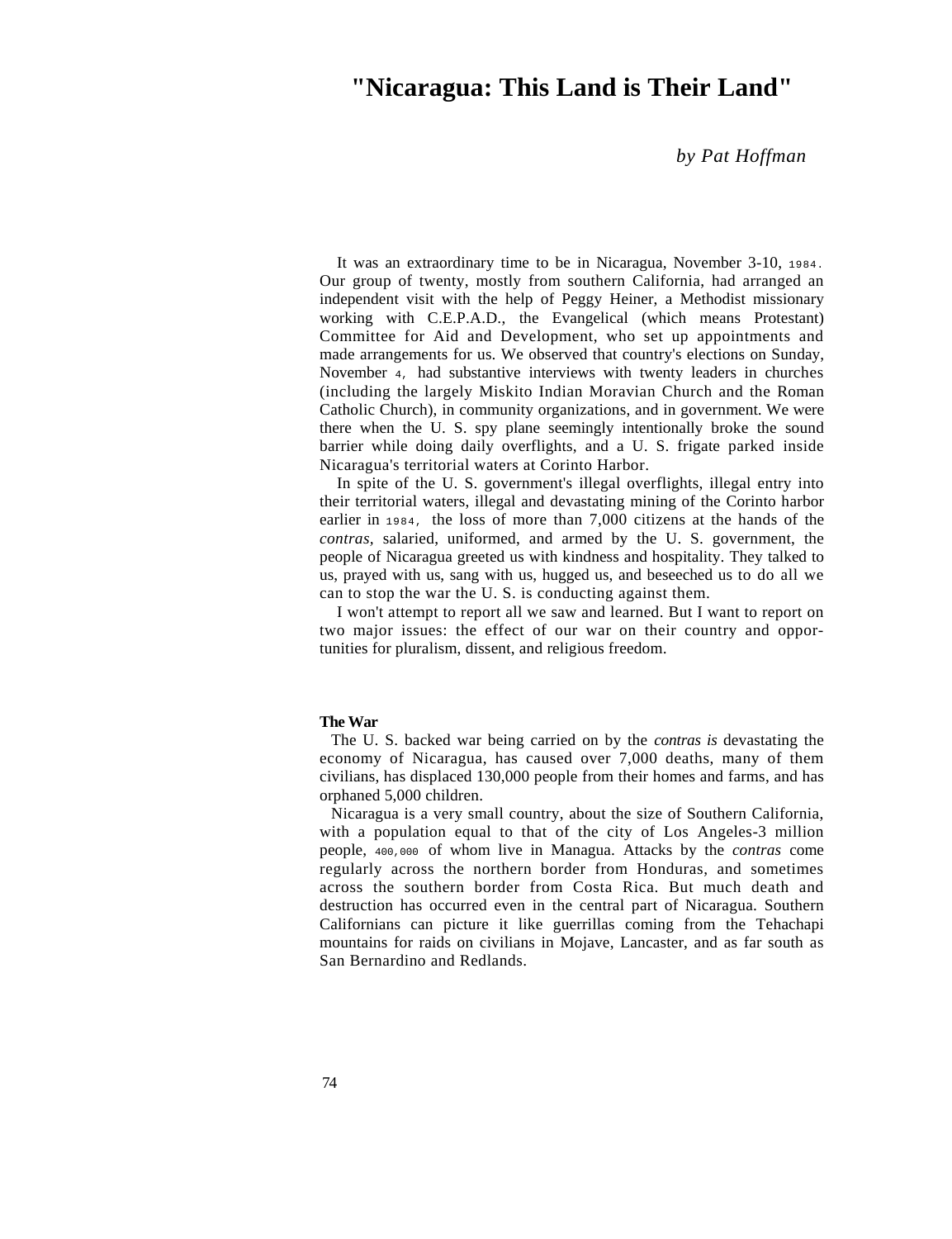Nicaragua is spending 25 percent of its budget on defending itself. In so poor a country such an expenditure is painful, but it isn't a lot of money. In our meeting with Bob Fritz, the General Consul at the U. S. Embassy in Managua, he told us, "Nicaragua has no attack jets. Honduras and Salvador have a few old jets. .The Sandinista navy is no threat to its neighbors." Our Administration has expressed concern about Nicaragua's purchases of tanks, hinting at their possible use to aggress against neighboring Honduras. However, most of the shared border between Nicaragua and Honduras is rain forest, a terrain unsuitable for use of tanks. A more likely use of tanks is to protect Managua in the event of a direct U. S. invasion. The *contras* have expressed concern about the government's acquisition of six M1-24 helicopters, which can carry up to eight soldiers and can be equipped with matching guns and missiles. The predominant arms in Nicaragua are rifles which have been distributed to citizens serving in the militia. (It is worth noting that an unpopular government would not arm its citizens.)

Bob Fritz, the Embassy spokesman, told us, "The *contras* do not kill women and children. The only go after military targets." This is in contrast to all other reports we received.

Last June 13 I interviewed a long-time acquaintance, sister Julie Marciacq, who was born in Panama and is a teacher in Jalapa, near the northern border. She has lived in Nicaragua for five years. I asked her about the *contra* attacks in Jalapa county.

(Beginning in 1982) the peasants had to flee the mountains. Many of their families had been killed. They then came in closer to the town of Jalapa and other villages that are closer to the middle of the county, where the road goes by. .The fact that they can be trained into the militia and that they are given the arms, makes them a little more able to defend themselves, even though the *contras* come in with much more sophisticated and powerful equipment. .The *contras* come in even to destroy our little schools that we have built; our little health post, because they always go for those things. .Along the northern border (health and education and economic facilities) have been constantly under attack. In fact two weeks ago Friday (June 1) at 4 a.m. in Ocotal, there was a very heavy attack. *Contras,* very heavily armed, attacked Ocotal in two hours of continuous fire, and there the granaries were lost, and also a saw mill. They always look for the spots where some of the economy or some of the benefits to the people

(can) be destroyed. Of course, also, lives are lost in these kinds of things.

While we were in Nicaragua we read a news account of the deaths of six small children in the Nueva Segovia region. Dead were Carmen Rosa, 5; Donald Miguel, 7; Marta Azucena (all in the Castellano family); Rodolfo Castellano, 6; and Myra Soza, 8. The attack in which they died began at 5 a.m. from the mountains with mortars fired into their small community of about 50 families which operate an agricultural cooperative.

We traveled to the city of Matagalpa where we met with Diogones Martinez, who is the Minister of the Region of Matagalpa. We asked about *contra* activity. He told of daily invasions in the eastern portion of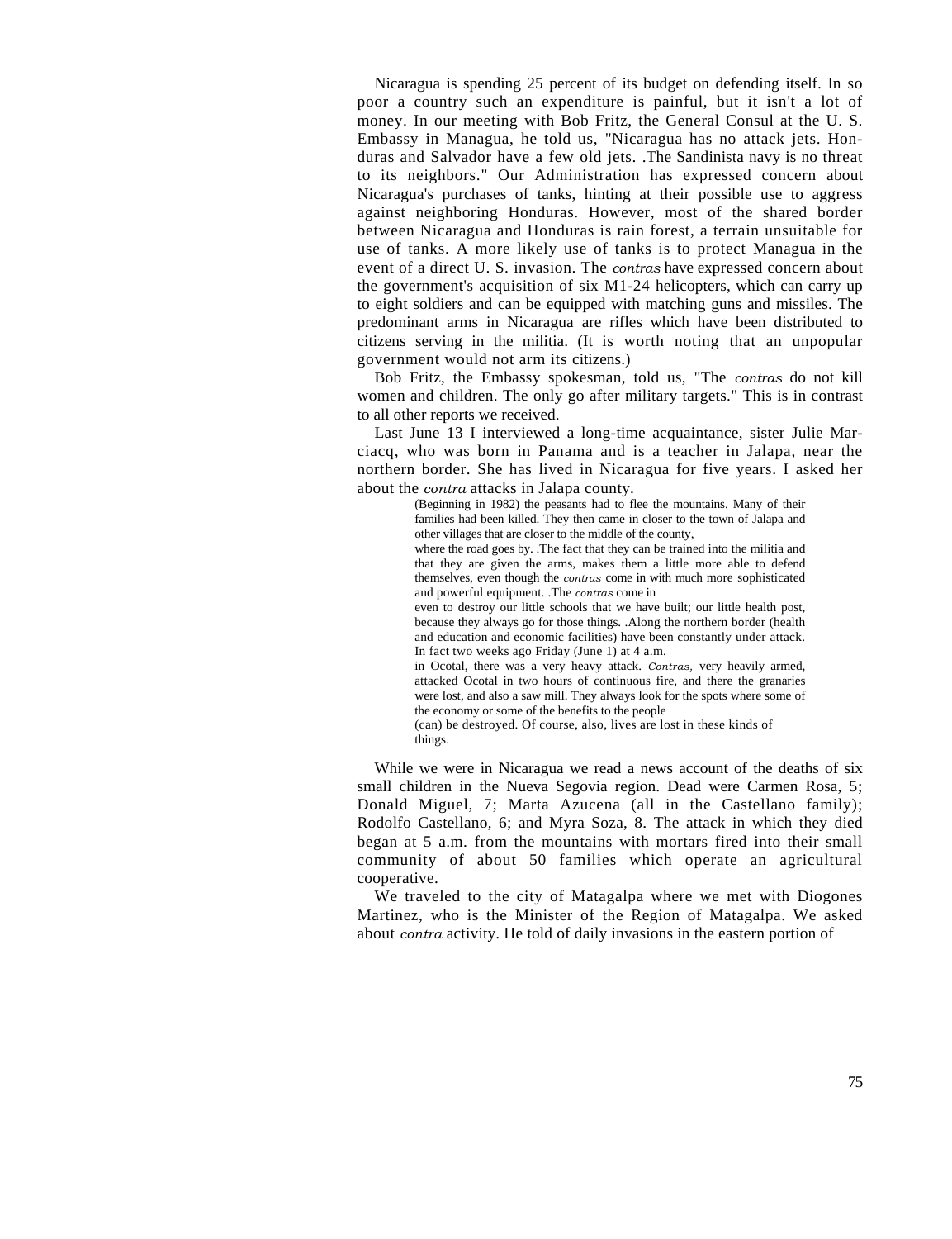the region all the way to its southern border. He reported 12 deaths of civilians traveling in pick-up trucks in the western sector, east of Jinotega. (That night when our group met with a Nicaraguan coffee producer, Gladys Bold, she told me that her husband had been killed two months previously in the morning as he drove to one of their farms.) Martinez said that on Nov. 2, two days before the election, the *contras* attacked people traveling to the areas where they were registered to vote. A nurse from Managua, a teacher, and a FSLN member, and two other people were killed in these attacks.

The deaths of civilians at the hands of the U. S.-backed *contras* continue. On Dec. 6, 1985, there was small item in the *Los Angeles Times* reporting the deaths of 23 "Nicaraguan civilians" killed near Esteli. "The victims, who included students and workers, were ambushed on their way to work as coffee pickers in the northern province of Nueva Segovia. . It was the largest single casualty figure since the guerrillas started a campaign to sabotage Nicaragua's coffee bean harvest." I phoned Peggy Heiner, our guide in Managua, to get more details about these deaths. She game me the following report that came from two survivors of the ambush. The victims were traveling to the fields in a truck when the ambush began with gun fire. The guerrillas then moved in on the wounded and dying and bayonetted them. While some were still alive, the guerrillas poured kerosene on the truck and set it afire. The two survivors had been shot and left for dead by the side of the road.

We may ask how and why our government is supporting the killing of innocent people in Nicaragua. Last October, the Congressional embarrassment casued by the publication of a CIA manual that gave instruction on how to "neutralize" community leaders in Nicaragua, resulted in Congress voting to cut off aid to the *contras.* But there were stipulations. \$14 million is in reserve for the *contras* and will be available as of March 1985 if the President can verify that Nicaragua is a threat to its neighbors, and if both houses of Congress agree.

I believe the Administration's campaign to convince the U. S. public that Nicaragua is a threat began the very week Mr. Reagan was reelected. The now verifiably false reports that Russian built MIG fighter planes were arriving in crates at Corinto were accompained by showy U. S. military bravado: the U. S. spy plane breaking the sound barrier daily and the U. S. frigate (and a few days later a second one) entering the territorial waters at Corinto. We can expect a continuing barrage of false or skewed reports on the "military buildup" in Nicaragua, and statements that the U. S. has no intention of invading that country (If the Administration indicated that we might invade Nicaragua, it would be admitting that there was a reason-in addition to defense against the *contras-for* Nicaragua's purchases of military equipment on the international arms market.)

Recently, *contra* leaders were interviewed and asked how they were able to carry on during this funding gap. Their replies, carried on national public television, were that they are receiving everything they need from the Salvadoran and Honduran military. I don't suppose anyone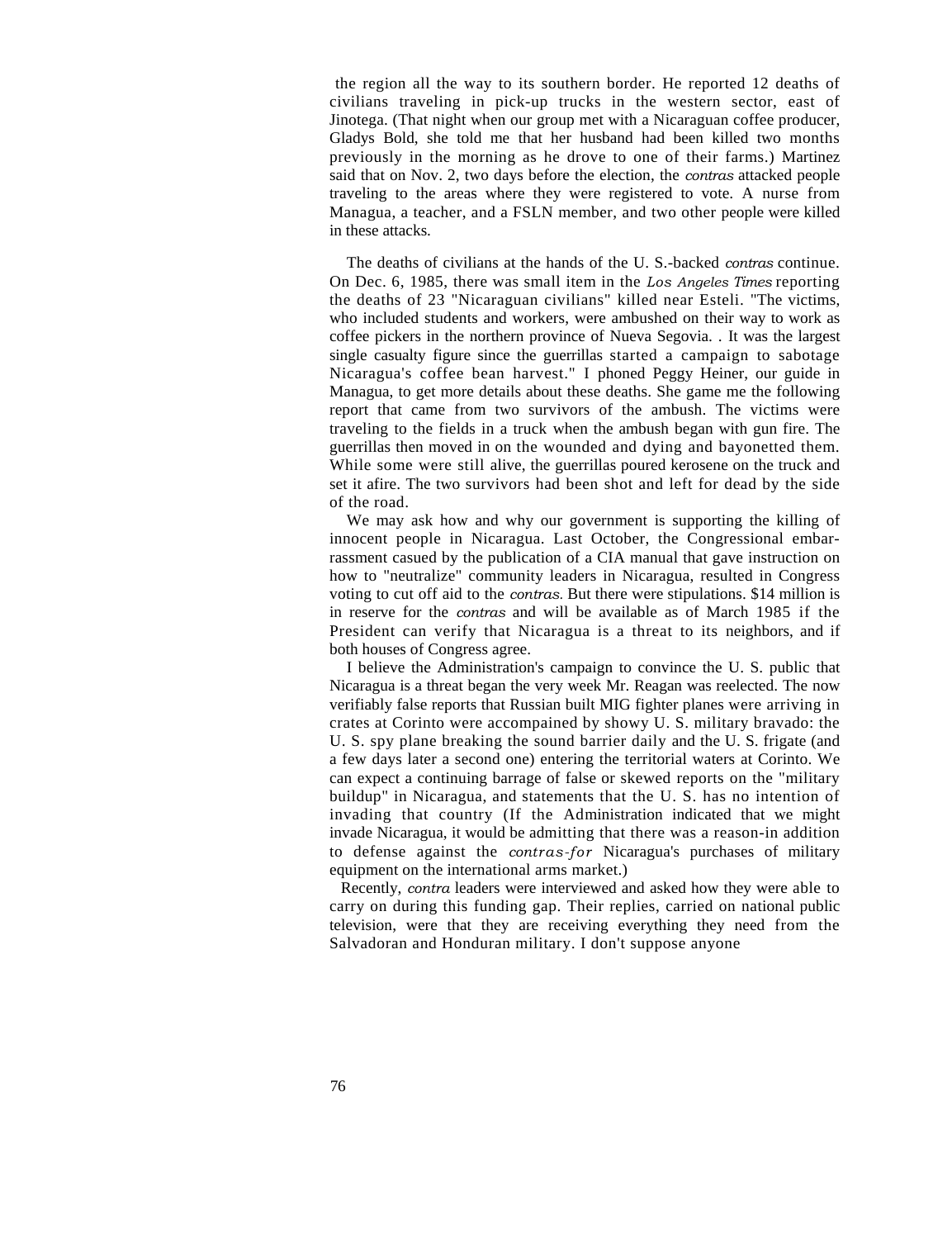reading this report is unaware that the United States is the predominant supplier of money and arms to the Salvadoran and Honduran military. Representative Addabbo of New York, chairman of the House defense appropriations subcommittee has written to Secretary of State George Shultz questioning whether this aid circumvents the will of Congress.

## **Democracy in Nicaragua**

We found the elections in Nicaragua to be well-organized, free and open. Our group of 20 split up into three groups to observe at several polling places in Managua. One of our members was an official observer in the extreme southern part of the country, where she spent two days in and around the town of San Juan del Sur. We took time as a group to compare experiences and observations. We had a bredth of experience that surfaced no contradictions. Many good articles have been written on the elections, so I will not give details about the elections, but I want to emphasize that I consider it a tragedy that this first time ever, fair election in Nicaragua was discounted by our administration as a "sham".

Our group had a particular interest in whether there was religious freedom in Nicaragua. To research this question, we scheduled nine interviews with religious leaders. The people we met with were: Rev. Norman Bent and Rev. Fernando Calomer, Moravian pastors to the Miskito, Rama, and Sumo Indian community; Jim and Margaret Goff, long-time Presbyterian missionaries in Latin America and organizers of Centro Valdivieso in Managua; Dr. Augusto Parajon, President of C.E.P.A.D., a Baptist pastor and a medical doctor; a Catholic sister who asked that her name and community not be mentioned because of previous reprisals from the Catholic Church; Monsignor Pablo Vega, Bishop of Boaco, and President of the Bishops Council (there are ten bishops in Nicaragua); Gilberto Aguirre, Executive Director of C.E.P.A.D; as well as Peggy Heiner, a Methodist missionary with extensive experience in Latin America. These interviews were in addition to worshipping with three different congregations, Baptist, Moravian, and Catholic, during our stay.

Our overwhelming conclusion was that there is full religious freedom in Nicaragua. The Moravian pastors discussed serious and continuing problems between the Miskitos and the government but emphasized that these problems are centuries old, are unrelated to religious expression, and are being resolved. Both pastors had been encouraged and touched by acts of humility and goodwill on the part of government officials who have readily admitted their mistakes in handling resettlement of Indians away from the war zone. Responding to requests from Church leadership, the government has released from prison 367 Indians suspected of collaboration with the *contras* (twenty were still in prison at the time of our interview); the government has given an amnesty and another amnesty is promised soon; Daniel Ortega, newly elected president, invited Miskito leader Brooklyn Rivera to return from exile in Costa Rica to engage in dialogue, and that is happening.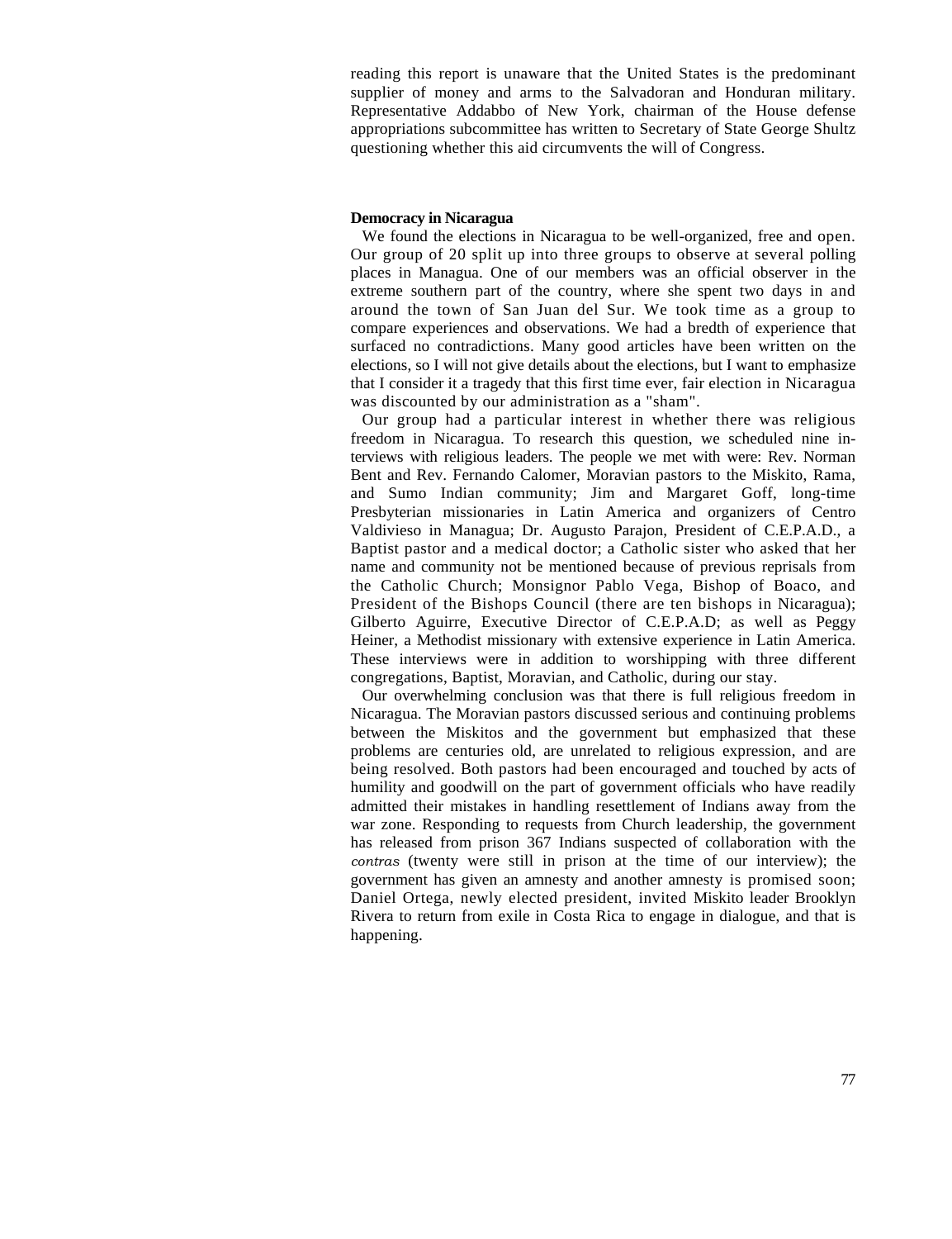The Catholic hierarchy in Managua has been most vociferous about religious persecution. Bishop Vega told us about four people in his diocese who had been killed. In 1982 the husband of his secretary was taken to jail and was killed there. On July 19, 1983, a woman, her husband and a neighbor were picked up by unknown persons, and three days later found partially burned and partially buried. We asked a number of questions of Bishop Vega, and concluded that these tragic deaths were isolated acts of violence and not reflective of any national policy. They reminded us of accounts in the United States of brutality in jails and by police.

It was clear that Bishop Vega does not feel at home with the Nicaraguan government. He spoke of his freedom under Somoza to go to the jails and speak to the military. He does not feel that freedom now. He also mentioned that there are many more people in jail since the Revolution than under Somoza. We followed up on that issue when we met with the Director of C.E.P.A.D. Aguirre agreed that there are more people in jail now, because "under Somoza they were killed."

All other church leaders we met with spoke with expectation, excitement, and hope for the Sandinista government, the continuing revolution, and the benefits to the poor, who comprise the great majority of the population.

Gilberto Aguirre, Director of C.E.P.A.D., told of several instances in 1981 when local authorities confiscated church buildings from Mormon, Church of the Brethren, and Assembly of God [congregations. C.E.P.A.D. went](http://congregations.c.e.p.a.d.went/) to the government and asked for the return of the buildings to the congregations. The buildings were returned in twenty-four [hours. C.E.P.A.D.](http://hours.c.e.p.a.d.asked/)  [asked](http://hours.c.e.p.a.d.asked/) for an explanation of the confiscations and got it. On September 3, 1981, Daniel Ortega came and spoke before three hundred people representing the denominations. Aguirre said, "We are a minority and we were able to make this happen."

The opening paragraph of the new book on Nicaragua, called *Responding to the Cry of the Poor* by Drs. Richard Shaull and Nancy Johns says:

Soon after coming to power, the Sandinistas issued a declaration which reversed the trend of opposition to Christianity evident in modern social revolutions. In it, they stated that "Christians have

been an integral part of our revolutinary history to a degree without precedent in any other revolutionary movement in Latin American and possibly in the world." They guaranteed fully the freedom of everyone to profess and propagate his or her religious beliefs as well as their "profound respect for all the religious celebrations and traditions of our people."

Three Catholic priests have served in the government since its inception in 1979: Fr. Ernesto Cardenal, as minister of Culture, Fr. Miguel D'Escoto, first as National Director of the Adult Literacy Campaign, and now as Vice-Coordinator of the National Organizatin of Sandinista Defense Committees. I have been fortunate to meet Ernesto Cardenal and Miguel D'Escoto in Los Angeles, and found both men to be gentle, caring people. While in Nicaragua we met with Dr. Reinaldo Tefel,